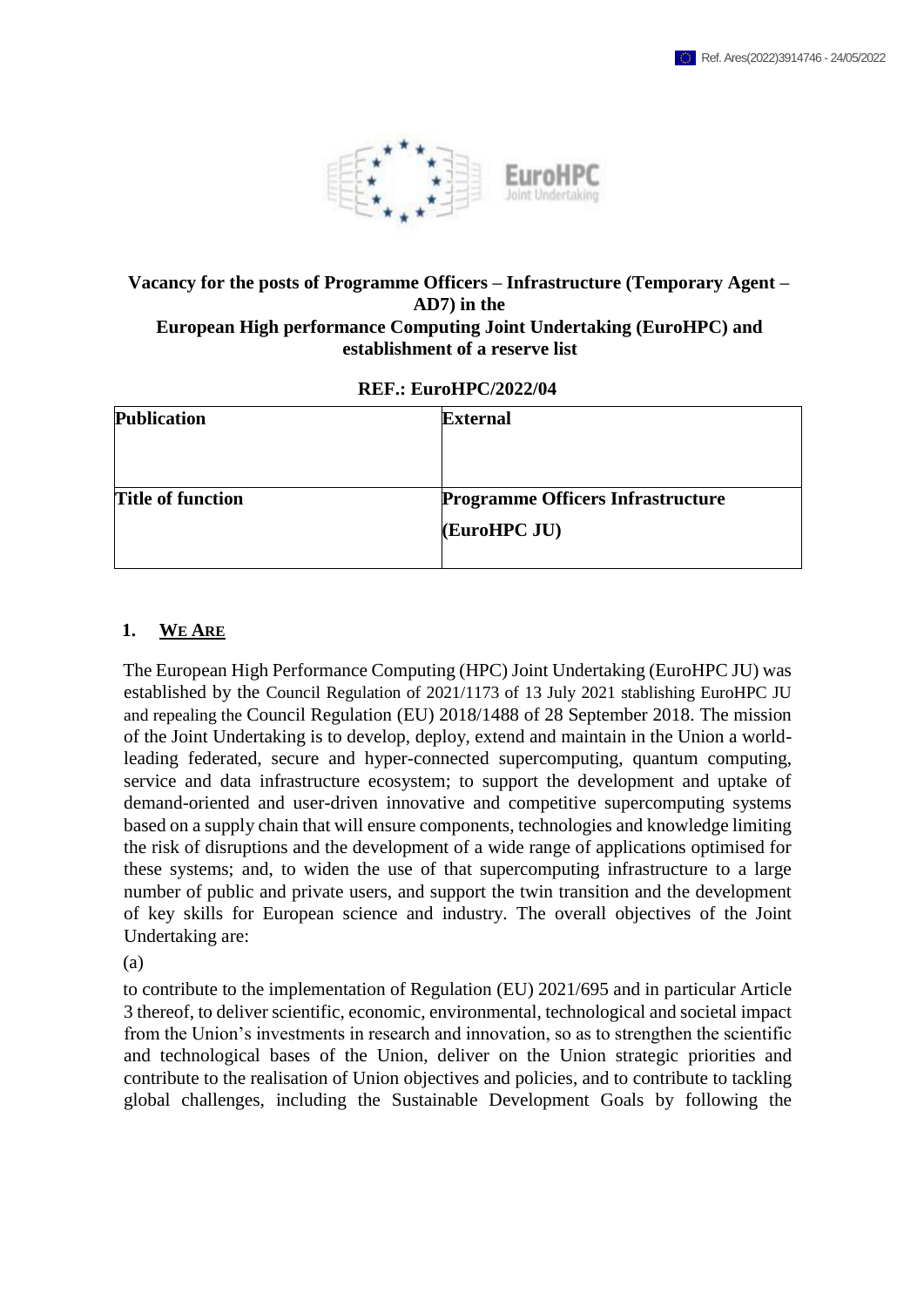principles of the United Nations Agenda 2030 and the Paris Agreement adopted under the United Nations Framework Convention on Climate Change<sup>1</sup>;

(b)

to develop close cooperation and ensure coordination with other European Partnerships, including through joint calls, as well as to seek synergies with relevant activities and programmes at Union, national, and regional level, in particular with those supporting the deployment of innovative solutions, education and regional development, where relevant;

(c)

to develop, deploy, extend and maintain in the Union an integrated, demand-oriented and user-driven hyper-connected world-class supercomputing and data infrastructure;

(d)

to federate the hyper-connected supercomputing and data infrastructure and interconnect it with the European data spaces and cloud ecosystem for providing computing and data services to a wide range of public and private users in Europe;

(e)

to promote scientific excellence and support the uptake and systematic use of research and innovation results generated in the Union;

(f)

to further develop and support a highly competitive and innovative supercomputing and data ecosystem broadly distributed in Europe contributing to the scientific and digital leadership of the Union, capable of autonomously producing computing technologies and architectures and their integration on leading computing systems, and advanced applications optimised for these systems;

(g)

to widen the use of supercomputing services and the development of key skills that European science and industry need.

Members of the Joint Undertaking are the European Union represented by the Commission, Member States and Associated Countries to the Framework Programme

Horizon 2020, and the two private associations European Technology Platform for High Performance Computing (ETP4HPC) Association and the Big Data Value Association (BDVA).

The EuroHPC Joint Undertaking is located in Luxembourg.

For further information, please consult the following website: [https://eurohpcju.europa.eu](https://eurohpc-ju.europa.eu/) or send your question to the Functional Mailbox recruitment@ec.europa.eu, quoting the post reference code EuroHPC/2022/04 and your family name.

# **2. OVERALL PURPOSE**

The Programme Officers will contribute to the preparation and implementation of the technical and administrative activities necessary to accomplish the mission and objectives of the Joint Undertaking, in particular to develop and support the European integrated

<sup>1</sup> OJ L 282, 19.10.2016, p. 4.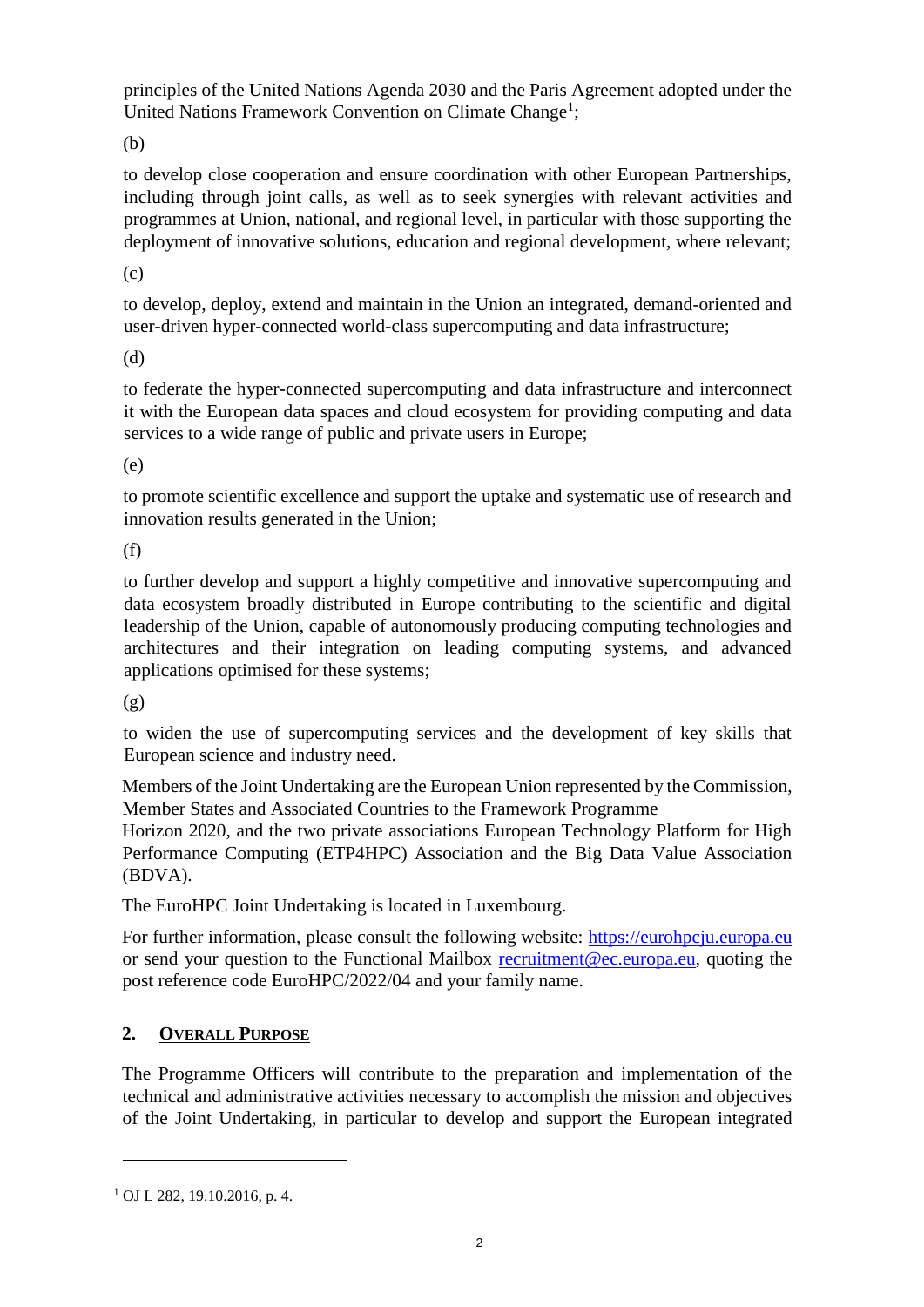world-class supercomputing and data infrastructure and a highly competitive and innovative HPC ecosystem.

The Programme Officers organise and are involved in the evaluation of public tenders and grants (publication, opening, selection of experts, logistics etc.), manage the selection process, monitor and reviews the execution of associated contracts and grant agreements, monitor the allocation of supercomputer access times and ensure compliance with the prevailing rules and regulations. They also negotiate strategic, scientific, managerial and financial aspects of research contracts and amendments.

The Programme Officers will focus on the development of the supercomputing infrastructure and services of EuroHPC JU. The activities will cover the following areas:

- selection and monitoring of EuroHPC Hosting Entities,
- procurement of HPC systems and services ,
- evaluation, management, monitoring and reporting of infrastructure calls and activities.

The Programme Officers may also participate in other activities, which to contribute to the EuroHPC JU's mission and objectives.

## **2.1. Duties and Responsibilities**

The Programme Officer's responsibilities include:

- Participate in the process for the calls for tender or for calls for expression of interest, in particular at the evaluation and selection phase by coordinating the panels of experts (evaluators);
- Prepare the contracts for the selected hosting entities of the EuroHPC supercomputers, in close cooperation with the financial and legal administrative staff;
- Take the measures needed to assess the progress made by the hosting entities in towards achieving their objectives (acquisition, installation, operation and maintenance of the EuroHPC supercomputers);
- Monitor and assess the fulfilment by the hosting entities/projects of their contractual obligations, including administrative and financial aspects, in close cooperation with the financial officers and with the assistance when needed, of external experts;
- Monitor the compliance by the hosting entities of the contractually agreed share of access times to the EuroHPC supercomputers;
- Represent EuroHPC at meetings and events;
- Contribute and support the development of events (e.g. EuroHPC Summit Week);
- Monitor the overall performance of the projects within the area he/she is in charge of, which includes travelling to attend project meetings;
- Ensure timely and adequate communication of results of projects of which he/she is responsible and contribute to the EuroHPC Communication Plan;
- Contribute to the Annual Work Plan (input to the topics for the calls for proposals) and to the revision of the Multi-Annual Work Plan;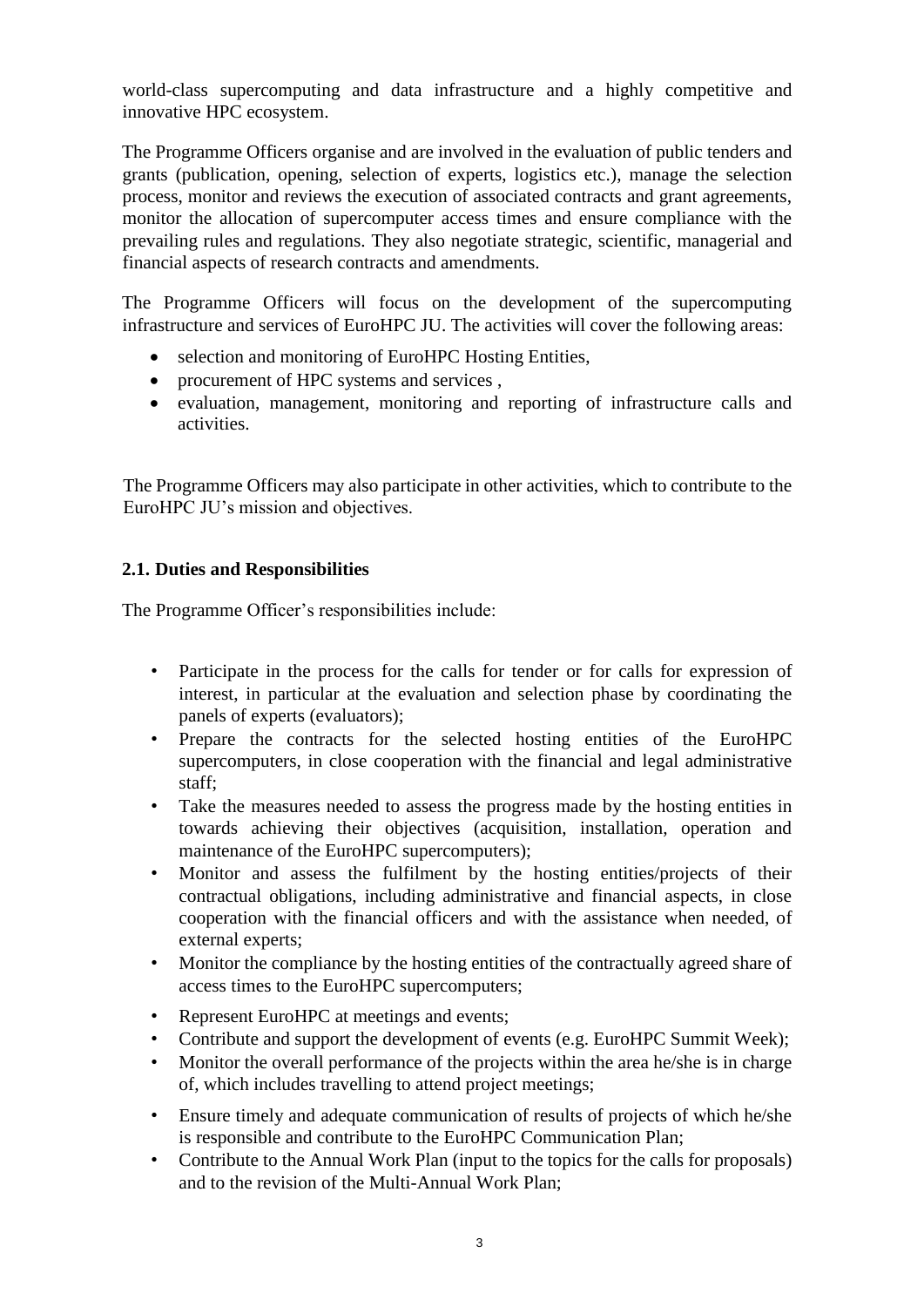- Report on, review and evaluate activities relating to the projects in his/her responsibility and prepare input to the Annual Activity Report, including Key Performance Indicators data, and portfolio analysis;
- Undertake additional tasks as required in the interest of the service.

## **2.2. Eligibility Criteria**

Candidates will be considered for the selection phase on the basis of the following formal criteria to be fulfilled by the deadline for applications:

- Be national of one of the Member States of the EU, Iceland, Lichtenstein or Norway and enjoy full rights as citizens.
- Degree:

a) a level of education which corresponds to completed university studies attested by a diploma when the normal period of university education is four years or more, OR

b) a level of education which corresponds to completed university studies attested by a diploma and appropriate professional experience of at least one year when the normal period of university education is at least three years;

- Produce evidence of a thorough knowledge of one of the languages of the European Union, preferably English, French or German, and a satisfactory knowledge of another language of the European Union to the extent necessary for the performance of his/her duties.
- Produce the appropriate character references as to their suitability for the performance of duties of the post.<sup>2</sup>
- Have fulfilled any obligations imposed by applicable laws concerning military service.
- Be physically fit to perform the duties linked to the post.<sup>3</sup>

### **2.3. Selection criteria**

 $\overline{a}$ 

Candidates selected on the basis of the above eligibility criteria will then be evaluated according to the following selection criteria.

Successful candidates should have:

#### $2.3.1.$ *Essential qualifications and experience*

- 6 years of professional experience in positions with tasks closely related to the ones described in section 2.1, including at least 3 years in project management in the field of high performance computing, or in a similar technical areas related to very large-scale computing infrastructures (e.g. cloud);
- Broad scientific or technical understanding of research, development and/or applications in high performance computing or in a similar technical area;
- Proven experience to manage complex projects (financial, technical and/or legal aspects);
- Excellent office management IT tools;

<sup>&</sup>lt;sup>2</sup> Prior to the appointment, the successful candidate will be asked to provide a certificate issued by the competent authority attesting the absence of any criminal record.

<sup>&</sup>lt;sup>3</sup> Before his/her appointment, the candidate shall be medically examined in line with the requirement of Article 12(2)(d) of the Conditions of employment of other servants of the European Communities.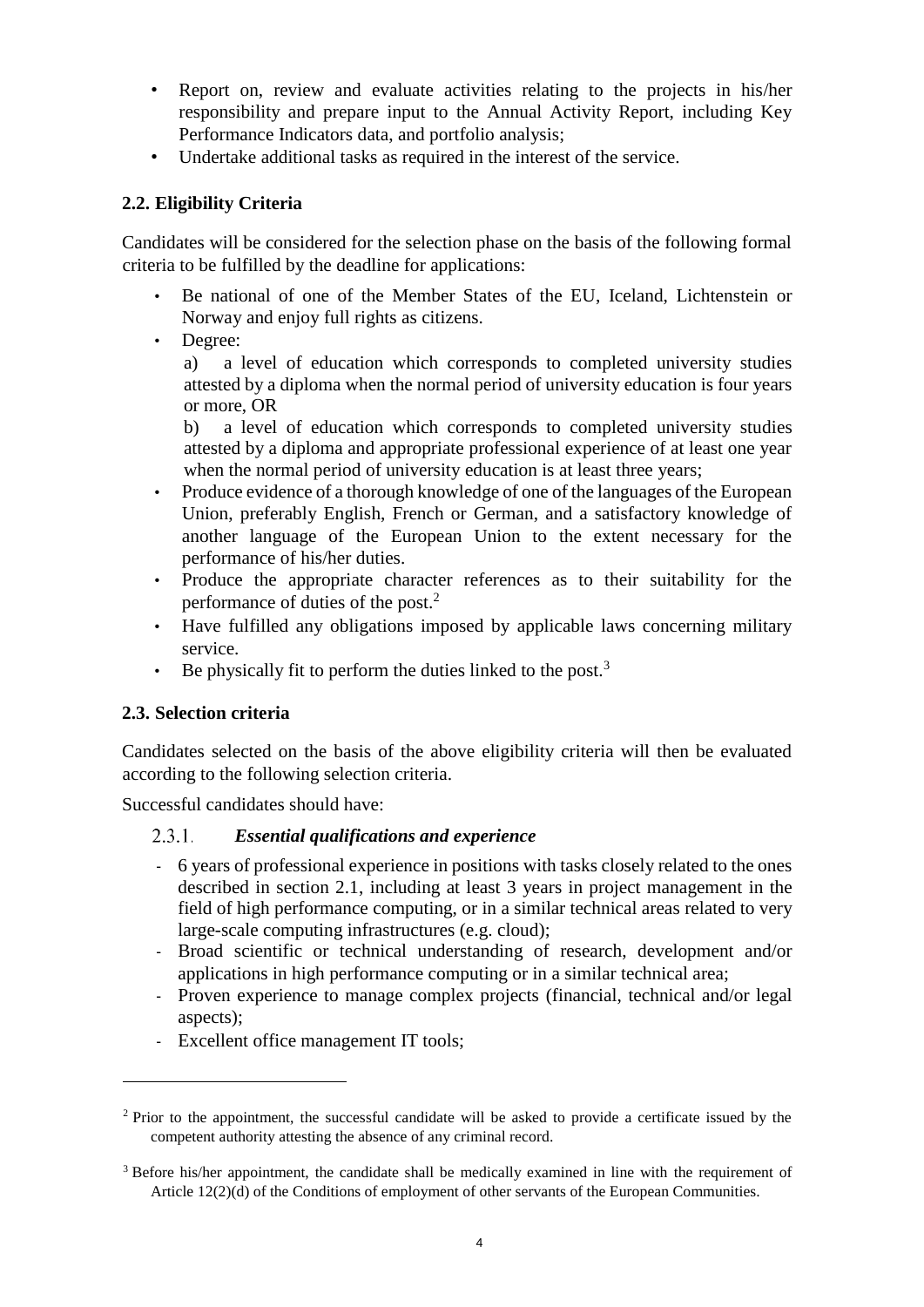- Excellent written and oral communication skills, with demonstrated ability to communicate both scientific and business information at all levels inside and outside the organization;
- Very good command of both written and spoken English (C1 level or higher<sup>4</sup>).

## **Failure to comply with the eligibility and essential qualifications and experience will result in a disqualification of the candidate concerned.**

#### $2.3.2.$ *Advantageous qualifications and experience*

- Experience in designing, procuring and/or operating high-performance computing systems.
- Operational experience in a supercomputing and/or data centre environments;
- Knowledge of public procurement and tendering procedures;
- Broad knowledge of the European research communities and ecosystem in the relevant fields including academic, applied and industrial research;
- Working experience in a field related to the duties in an international and multicultural environment, preferably within an European Institution or body;
- Experience with research funding programmes at the national and/or international level as well as the European Union research programmes (e.g. H2020/Horizon Europe, DEP, CEF etc);
- Expertise in one or more of the following areas:
	- o HPC Infrastructure design, deployment, and operation,
	- o Distributed Computing Resources Federation and Services,
	- o Wide area networks and hyperconnectivity.

## *Candidates invited for an interview and written test will also be assessed against the following criteria, which are essential to the post:*

- Motivation;

- Good analytical ability, problem-solving, and organisational skills,
- Open and positive attitude;
- Strong analytical skills to evaluate complex technical and scientific information;
- Excellent organizational skills and ability to appreciate and follow priorities;
- Excellent interpersonal skills with an ability to interact and communicate at all levels inside and outside the organization;
- Ability to work under pressure and respect tight deadlines;
- Sense of initiative and team spirit.

<sup>4</sup> Please refer to the Common European Framework of Reference for Languages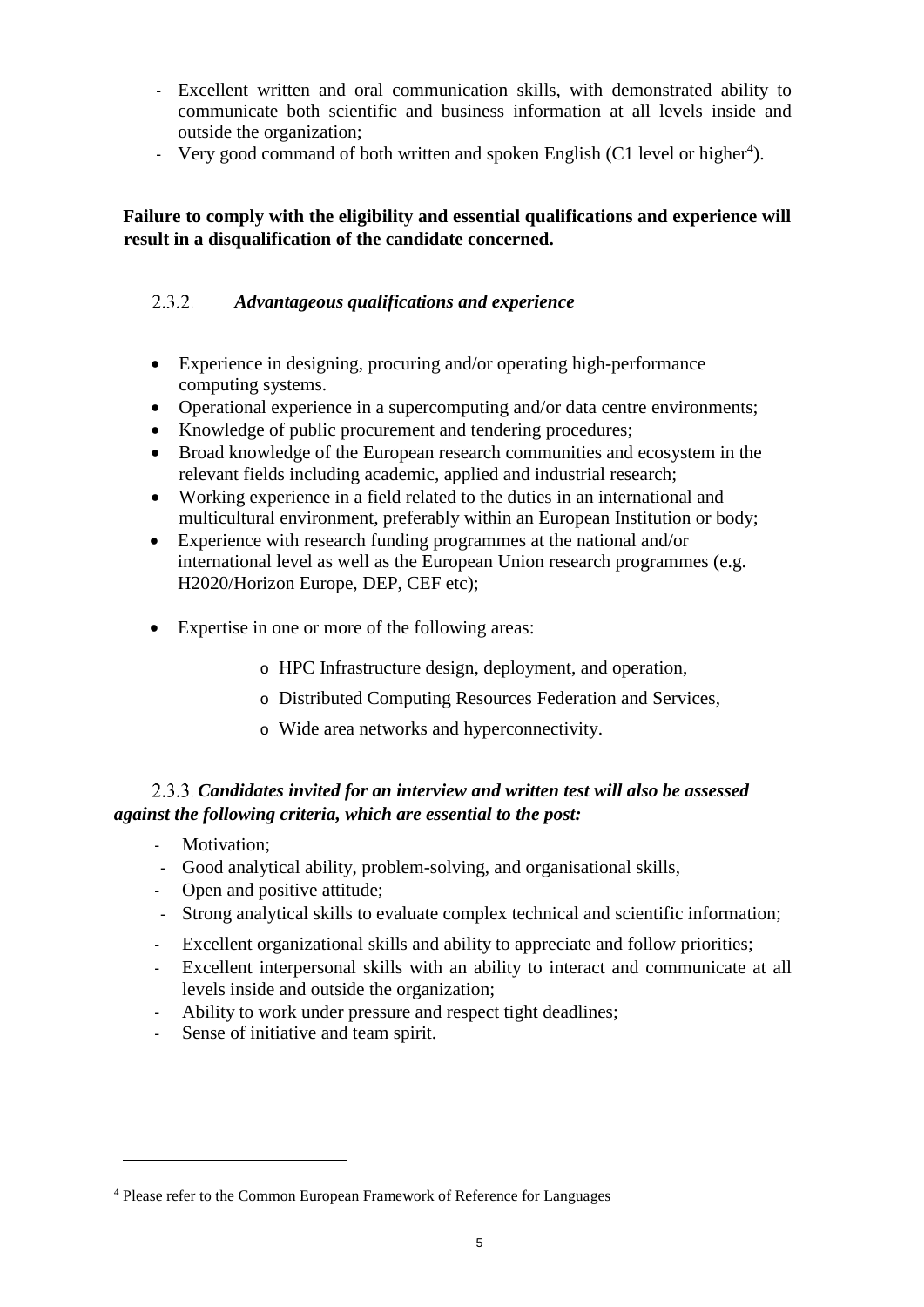## **3. INDEPENDENCE AND DECLARATION OF INTERESTS**

The successful candidate will be required to make a declaration of commitment to act independently in the public interest and to make a declaration in relation to interests which might be considered prejudicial to his/her independence. Candidates must confirm their willingness to do so in their application.

## **4. SELECTION AND APPOINTMENT PROCEDURE**

Applications must be complete and validly submitted by the closing date for applications as specified in section 8. Applications that do not meet the above criteria will be rejected. If, at any stage in the procedure, it is established that the information application is incorrect, the applicant will be disqualified from the selection.

A Selection Committee is nominated by the Appointing Authority of the EuroHPC JU. After the screening of the applications the Selection Committee will, basing itself on elements of the applications, draw up a shortlist of candidates to be invited for an interview and written test. After the interviews and written tests, the Selection Committee will draw up a shortlist of the most suitable candidates. The Executive Director of the Joint Undertaking will offer the post to the most successful candidate. A binding commitment can only be made after the verification of all conditions and will take the form of a contract signed by the Executive Director.

- Applicants invited to an interview and written test will receive an email invitation, with the date, time and location of the interview and test:
- During the interview and written test, the Selection Committee will examine each candidate's profile and will assess their relevancy to the post against the criteria defined in Section 2.3 above. The minimum threshold to pass the interview and written test is 70% of the total points.
- The outcome of the written test will count for 40% of the final score and the interview for 60%.
- The interview and written test will be held in English.

Supporting documents (e.g. certified copies of degrees/diplomas, references, proof of experience etc.) should not be sent at this stage but must be submitted at a later stage of the procedure if requested. EuroHPC JU has the right to disqualify applicants who fail to submit all the required documents.

### **Please note that only the candidates invited to the interview and written test will be contacted.**

The Executive Director may decide to interview the candidates before establishment of the reserve list and/or appointment.

A reserve list may be created and used for recruitment, which may be used in order to fulfil similar vacancies at the EuroHPC JU. It will be valid until 31 December 2022 and may be extended at the discretion of the Appointing Authority of the EuroHPC JU.

Candidates should note that inclusion on the reserve list does not guarantee recruitment. Recruitment will be based on availability of posts and budget.

### **5. EQUAL OPPORTUNITIES**

The EuroHPC JU, as a Union body, applies a policy of equal opportunities and nondiscrimination in accordance with Article 1d of the Staff Regulations<sup>3</sup>.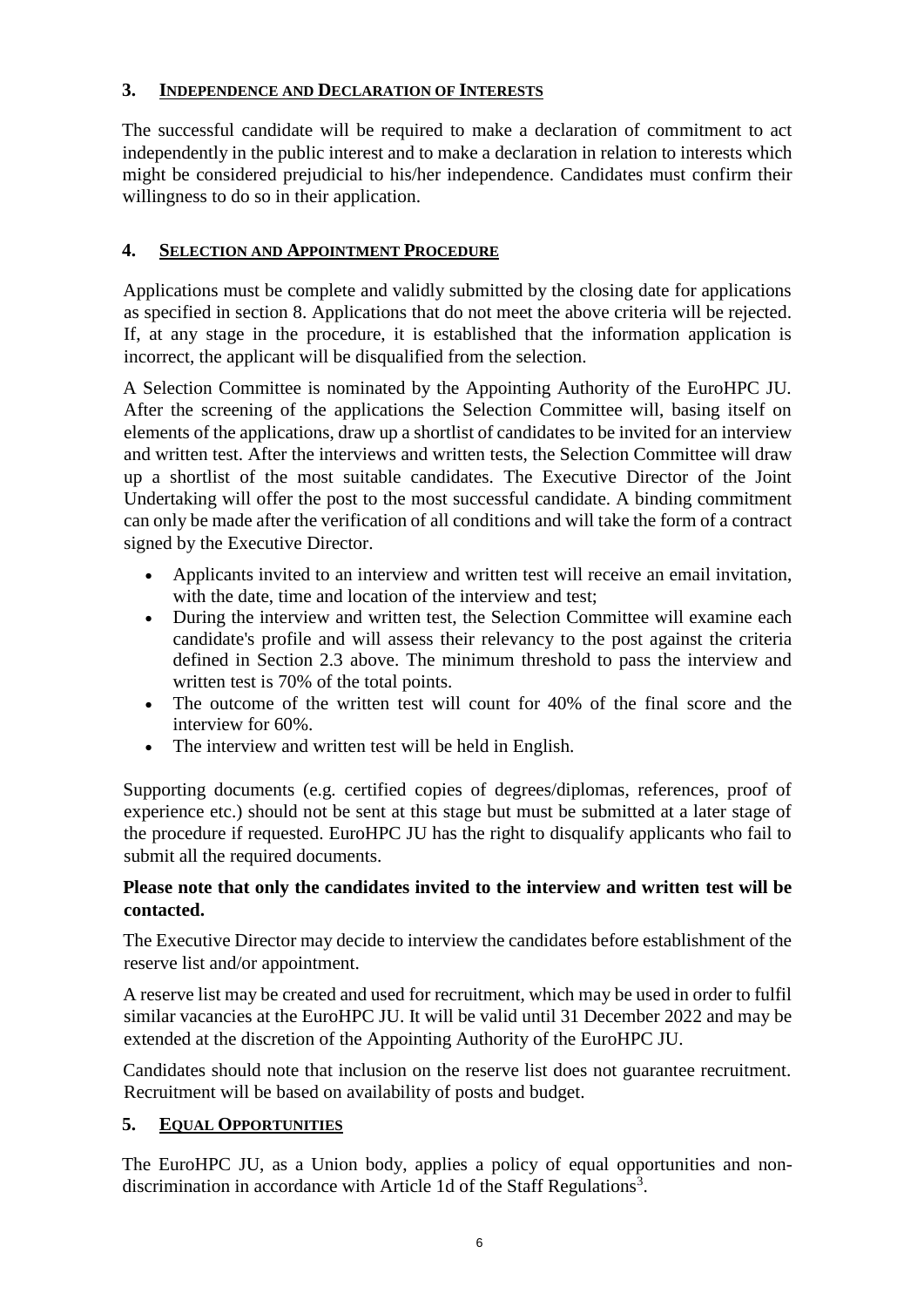### **6. CONDITIONS OF EMPLOYMENT**

The successful candidate will be appointed by the Executive Director of the EuroHPC JU as a **temporary agent (AD7)** for a period of three years.

The successful candidate will be asked to perform nine months of probationary period.

After an evaluation of the post holder's performance and the needs of the service the contract may be renewed in accordance with the EuroHPC JU legal basis, subject to budget availability. The period of engagement will not in any case exceed the lifetime of the EuroHPC JU.

Remuneration will be based on the Union scale of salaries. Pay is subject to Union tax and other deductions laid down in the Staff Regulations. Remuneration is, however, exempt from any national taxation.

The pay of staff members consists of a basic salary supplemented with specific allowances, including expatriation or family allowances. The provisions guiding the calculation of these allowances can be consulted in the Conditions of Employment of Other Servants available at the following address: [http://eur](http://eur-lex.europa.eu/LexUriServ/LexUriServ.do?uri=CONSLEG:1962R0031:20140101:EN:PDF)[lex.europa.eu/LexUriServ/LexUriServ.do?uri=CONSLEG:1962R0031:20140101:EN:PDF](http://eur-lex.europa.eu/LexUriServ/LexUriServ.do?uri=CONSLEG:1962R0031:20140101:EN:PDF) **[T](http://eur-lex.europa.eu/LexUriServ/LexUriServ.do?uri=CONSLEG:1962R0031:20140101:EN:PDF)he place of employment is Luxembourg**, where the JU premises are located.

## **7. APPLICATION PROCEDURE**

Candidates must apply through the EU CV Online system via this link:

## [EU CV online](https://ec.europa.eu/dgs/personnel_administration/open_applications/CV_Cand/index.cfm?fuseaction=premierAcces&langue=EN)

Before applying, candidates should carefully check whether they meet all the eligibility criteria.

To be able to apply online via the EU CV online database, candidates must first create an account or sign into an existing account. If not done already, candidates must first fill in the electronic CV, write the motivation letter and apply to the call for expressions of interest.

Applications shall be made in English to be considered.

It is the sole responsibility of each applicant to complete ALL relevant fields of his/her online application and to submit it before the deadline for submission.

All technical questions concerning EU CV online must be sent through the Contact page of EU CV online.

It is strongly advised not to wait until the last few days before the deadline for applying, since heavy internet traffic or connection difficulties could lead to problems.

Once the deadline has passed, candidates will no longer be able to register.

No supporting documents are required at this stage – these will be required at a later stage.

On completion of the online registration, candidates will receive on screen a registration number, which they must note. This will be the reference number of the candidate in all matters concerning his/her application. If the candidate does not receive a number, the application has not been registered.

After a correct submission of an application, candidates will receive an automated acknowledgement of receipt of their application to the email account indicated in their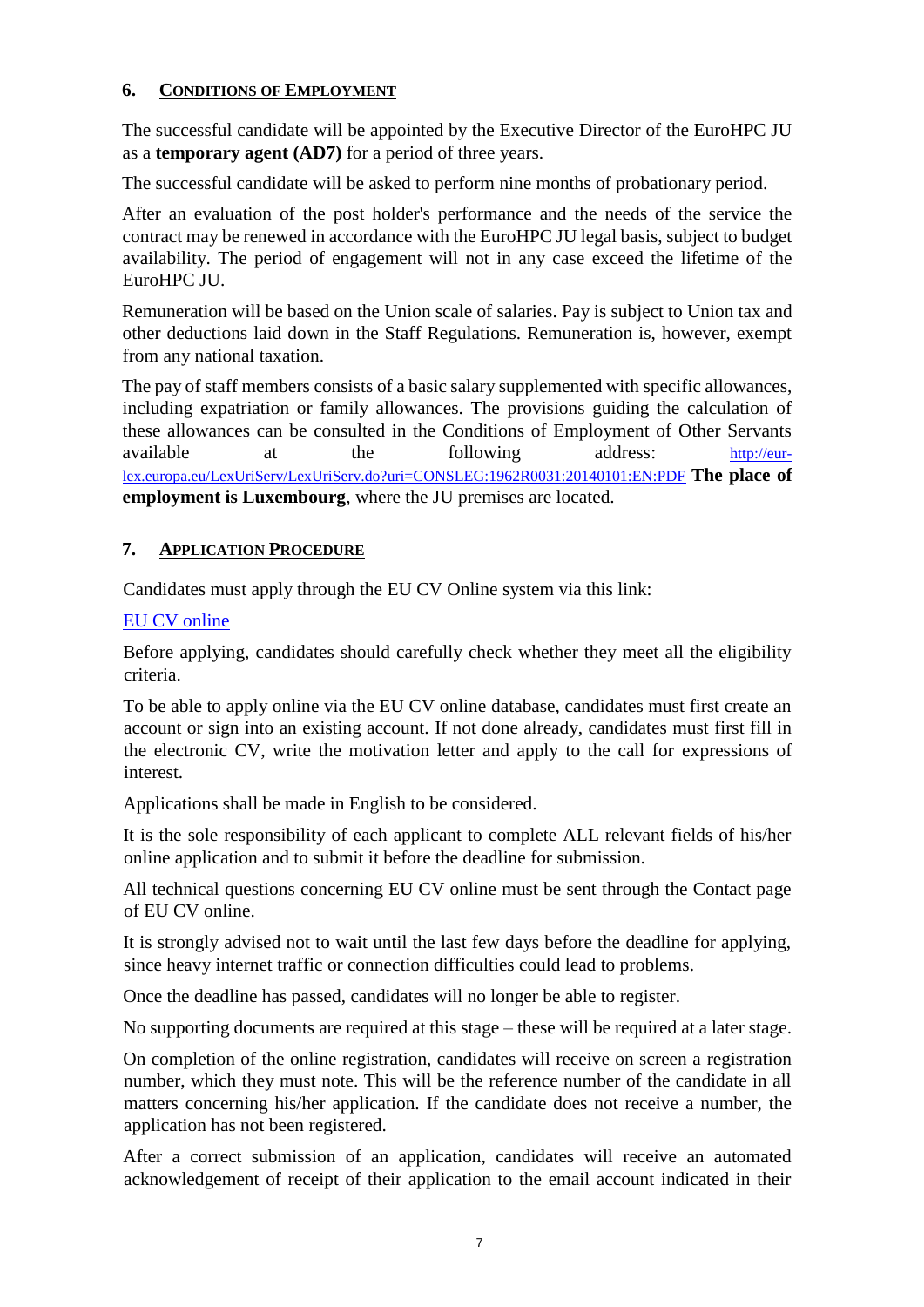application. It is the candidate's responsibility to verify that he/she provided the correct email address.

Candidates are invited to indicate any special arrangements that may be required if invited to attend the interview and written test.

If the candidate requires more information, he/she will have to send an e-mail to [recruitment@eurohpc-ju.europa.eu](mailto:recruitment@eurohpc-ju.europa.eu)

## **The application will be rejected if it is incomplete.**

In order to facilitate the selection process, all communication to candidates concerning this vacancy will be in English.

## **8. CLOSING DATE**

Applications must be submitted via the EU CV online **no later than 23.45 (CET Luxembourg time) on 26 June 2022**.

The closing date may be prolonged.

## **9. IMPORTANT INFORMATION FOR CANDIDATES**

Candidates are reminded that the selection committees' work is confidential. It is forbidden for candidates to make direct or indirect contact with their members or to ask anybody else to do so on their behalf.

## **10. REVIEW AND APPEAL PROCEDURE**

A candidate who feels that he/she has been treated incorrectly may ask to have his/her application reconsidered by sending, within 20 calendar days of the date of notification, a request for review via email to: recruitment@eurohpc-ju.eu. The candidate should quote the number of the selection procedure concerned and address the request to the Chairman of the Selection Board.

The Selection Board will reconsider the application and notify the candidate of its decision within 45 calendar days of receipt of the request.

If the candidate considers that he/she has been adversely affected by a particular decision, he/she can lodge a complaint under Article 90(2) of the Staff Regulations of Officials of the European Communities and the Conditions of employment of other servants of the European Communities (CEOS), at the following address:

## **Executive Director European High Performance Computing Joint Undertaking (EuroHPC JU)**

**Drosbach building – Wing E**

**12E rue Guillaume Kroll**

## **L-2920 Luxembourg**

The complaint must be lodged within 3 months counting from the notification of the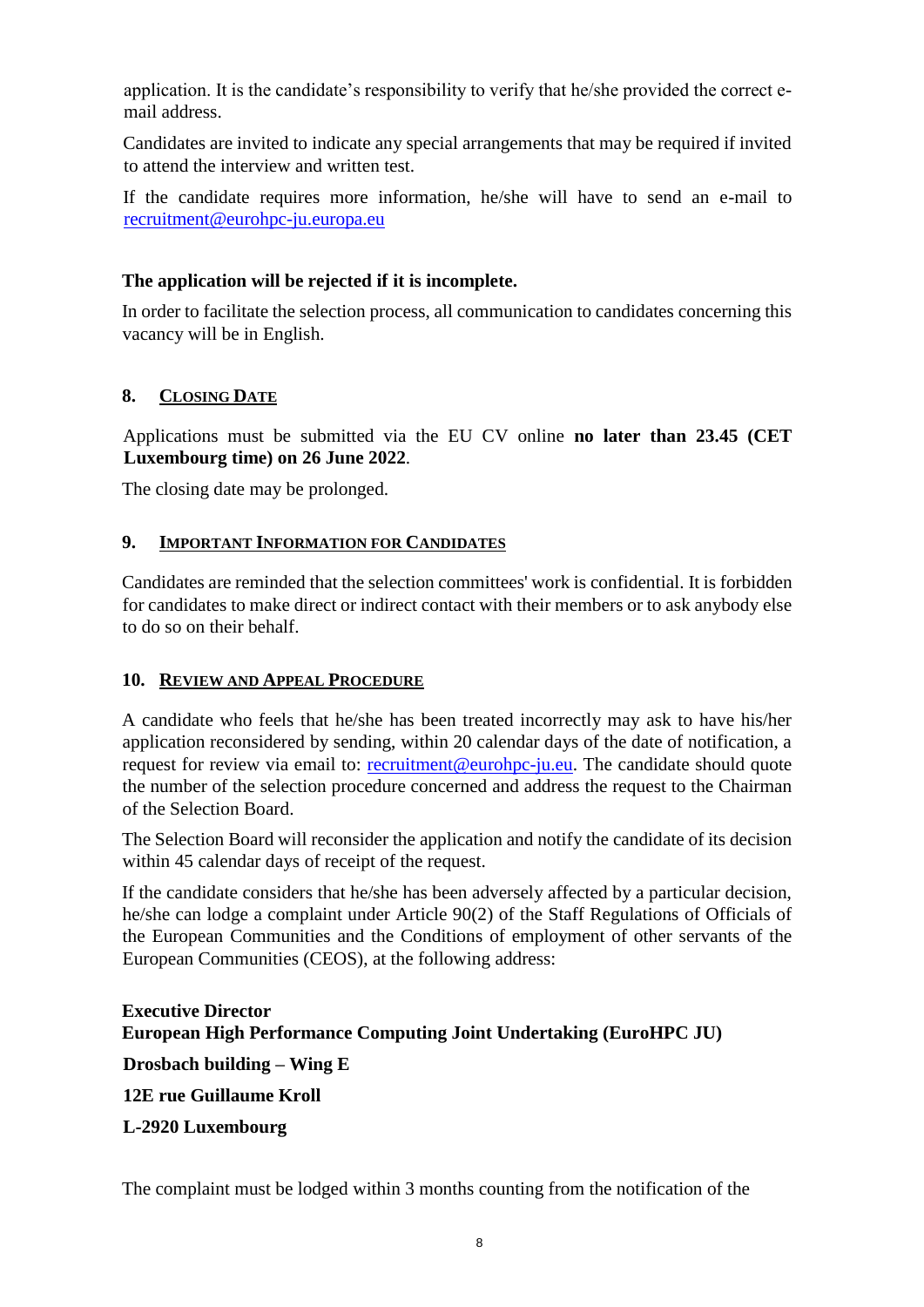decision you wish to contest.

If the complaint is rejected the candidate may bring a case under Article 270 of the Treaty on the functioning of the European Union and Article 91 of the Staff Regulations and the CEOS before the European Union Civil Service Tribunal .

The Appointing Authority does not have the power to amend the assessment decisions of the Selection Board. The Court has consistently held that the wide discretion enjoyed by Selection Boards is not subject to review by the Court unless rules which govern the proceedings of the Selection Board have been infringed.

It is also possible to complain to the European Ombudsman:

#### **European Ombudsman**

1 avenue du Président Robert Schuman - BP 403 F-67001 Strasbourg Cedex

Complaints made to the Ombudsman have no suspense effect on the period laid down in the Articles 90(2) and 91 of the Staff Regulations for lodging, respectively, a complaint or an appeal with the European Union Civil Service Tribunal under Article 270 of the Treaty.

### **11. PROTECTION OF PERSONAL DATA**

The EuroHPC JU will ensure the candidates' personal data is processed as required by Regulation (EC) No 2018/1725 of the European Parliament and of the Council of 23 October 2018 on the protection of natural persons with regard to the processing of personal data by the Union institutions, bodies, offices and agencies and on the free movement of such data, and repealing Regulation (EC) No 45/2001 and Decision No 1247/2002/EC. This applies in particular to the confidentiality and security of such data (Official Journal of the European Community L295 of 21.11.2018). Please note that EuroHPC JU will not return applications to applicants.

For more explanations on data protection, please see the annexed privacy statement.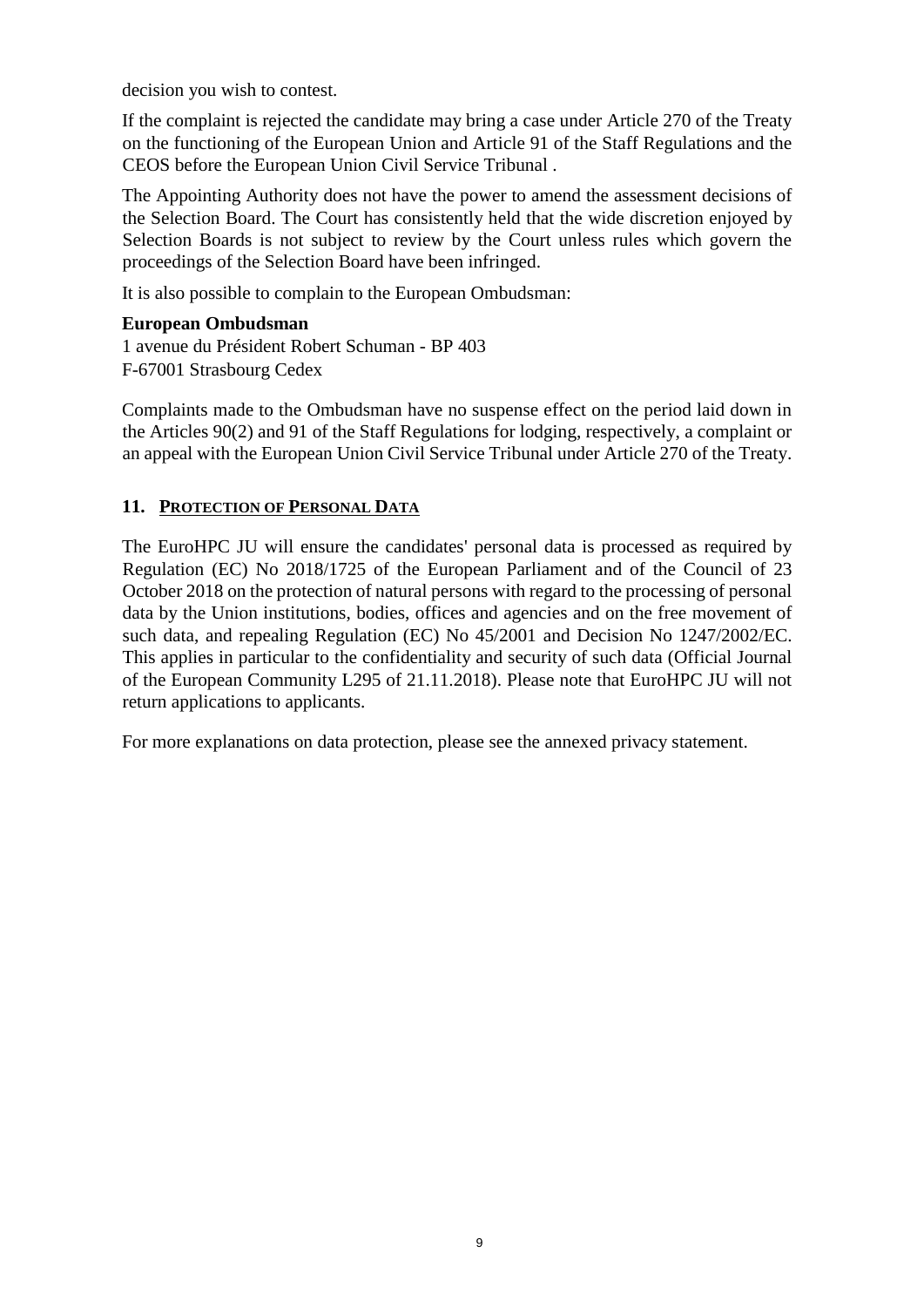## **ANNEX – PROTECTION OF YOUR PERSONAL DATA**

**Table of Contents** 

- **1. Introduction**
- **2. Why and how do we process your personal data?**
- **3. On what legal ground(s) do we process your personal data**
- **4. Which personal data do we collect and further process?**
- **5. How long do we keep your personal data?**
- **6. How do we protect and safeguard your data?**
- **7. Who has access to your personal data and to whom is it disclosed?**
- **8. What are your rights and how can you exercise them?**
- **9. Contact information**

## **1. Introduction**

The EuroHPC Joint Undertaking is committed to protect your personal data and to respect your privacy. The EuroHPC JU collects and further processes personal data pursuant to [Regulation \(EU\) 2018/1725](https://eur-lex.europa.eu/legal-content/EN/TXT/?uri=uriserv:OJ.L_.2018.295.01.0039.01.ENG&toc=OJ:L:2018:295:TOC) of the European Parliament and of the Council of 23 October 2018 on the protection of natural persons with regard to the processing of personal data by the Union institutions, bodies, offices and agencies and on the free movement of such data (repealing Regulation (EC) No  $45/2001$ <sup>5</sup>.

This privacy statement explains the reason for the processing of your personal data, the way we collect, handle and ensure protection of all personal data provided, how that information is used and what rights you have in relation to your personal data. It also specifies the contact details of the responsible Data Controller with whom you may exercise your rights, the Data Protection Officer and the European Data Protection Supervisor.

This statement concerns data processed regarding the recruitment of personnel for the EuroHPC Joint Undertaking. The data will be processed by the EuroHPC Joint Undertaking, under the conditions laid down in this privacy statement.

### **2. Why and how do we process your personal data?**

Purposes of the processing operation: Data are processed for the purpose of organising the selection and recruitment for temporary agents, contract agents, seconded national experts and trainees for the EuroHPC Joint Undertaking; they are only disclosed to the staff of the Joint Undertaking involved in the selection procedures and/or recruitment and those who manage reserve lists.

The data will, under no circumstances, be used for commercial purposes, including for direct marketing purposes. We review our data collection, storage and processing practices to ensure that we only collect, store and process the personal information needed to provide or improve our services or for the purposes set out above.

<sup>5</sup> *OJ L 295, 21.11.2018, p. 39–98*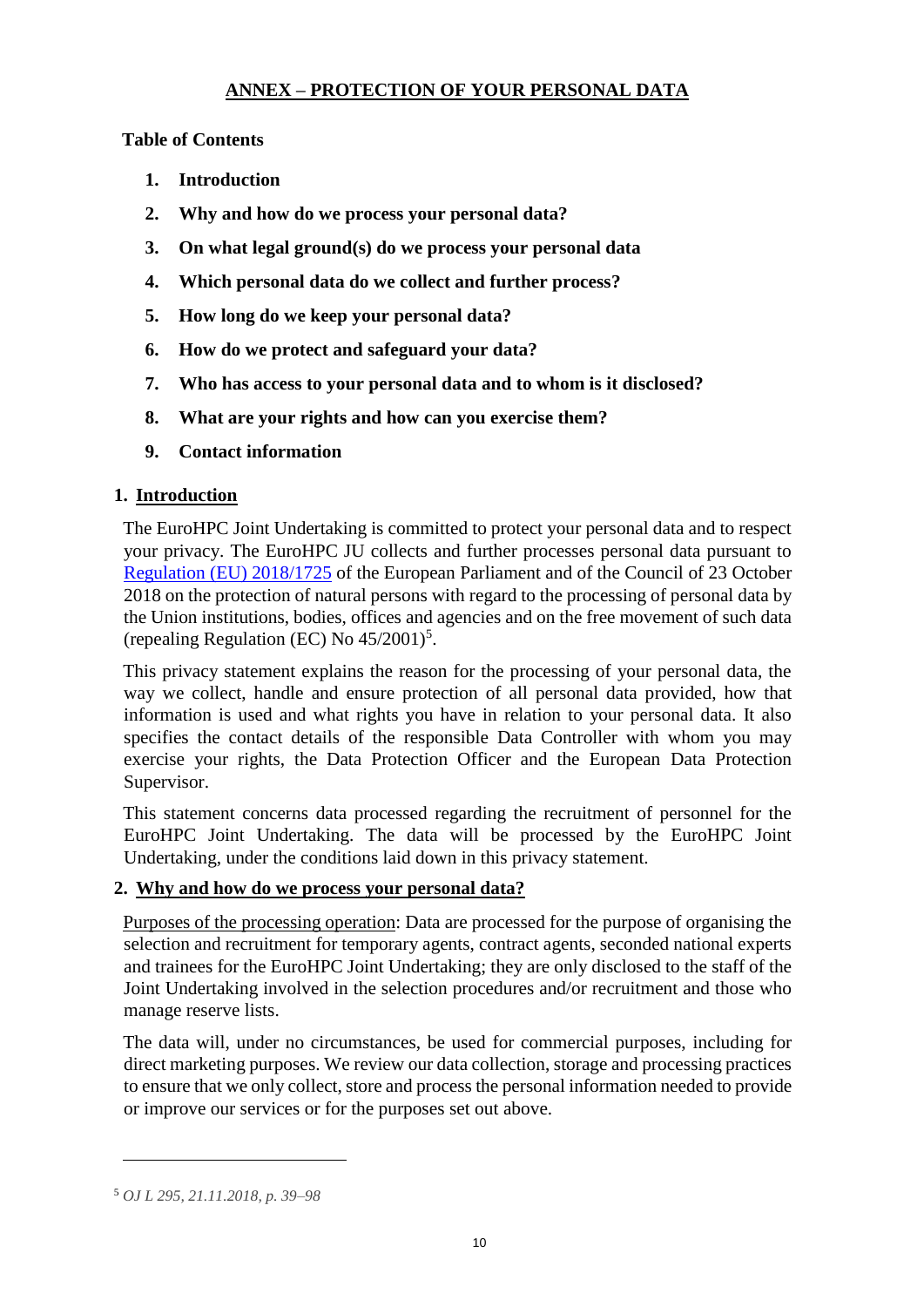Your personal data will not be used for an automated decision-making including profiling.

## **3. On what legal ground(s) do we process your personal data**

The processing operations of personal data for the purposes described above, are necessary and lawful for the performance of a task carried out in the public interest (Article  $5(1)(a)$ ) of Regulation 2018/1725), namely to fulfil the tasks of the EuroHPC Joint Undertaking as defined in its establishing Regulation<sup>6</sup>.

## *Legal basis:*

• Council Regulation of 2021/1173 of 13 July 2021 stablishing EuroHPC JU and repealing the Council Regulation (EU) 2018/1488 of 28 September 2018, in particular Article 20 thereof,

• The Statutes annexed to the Council Regulation (EU) 2021/1173 establishing the European High Performance Computing Joint Undertaking,

• The Staff Regulations of Officials and the Conditions of Employment of Other Servants of the European Union laid down in Council Regulation (EEC, Euratom, ECSC) No 259/68 (1) ('Staff Regulations' and 'Conditions of Employment') and the rules adopted jointly by the institutions of the Union for the purpose of applying the Staff Regulations and Conditions of Employment.

In addition, as the data provided in the selection and recruitment procedures are provided on voluntary basis by candidates themselves, the data subject gives an explicit consent for their processing, which constitutes a complimentary ground for lawfulness of data processing.

## **4. Which personal data do we collect and further process?**

The data of candidates registered for the selection.

- Identification details information provided by the candidate to allow themselves to be identified and contacted by the EuroHPC Joint Undertaking or the Commission (e.g. surname, first name, date of birth, gender, address, email address);
- Selection criteria information information provided by the candidate to distinguish their suitability and eligibility for the post advertised (e.g. nationality, education history, training and professional experience, including name and address of the employer) languages spoken, skills and competences, Technical and non-technical skills relevant to the position, motivation, strengths and achievements, commitments from the candidate to adhere to any security checks, other related details);

• Information provided by the candidate to support claims for the reimbursement of travel costs for interview/tests or medical visits (e.g. passport details, bank account details) and documents to support other claims to which the candidates may be entitled to during the selection and recruitment process;

Results of the pre-selection checks and/or interviews/tests.

Candidates are free to give their data on voluntary basis, although failure to respond with any further information requested will exclude the candidate automatically from the recruitment procedure.

<sup>6</sup> *OJ L 256, 19.7.2021, p. 3–51*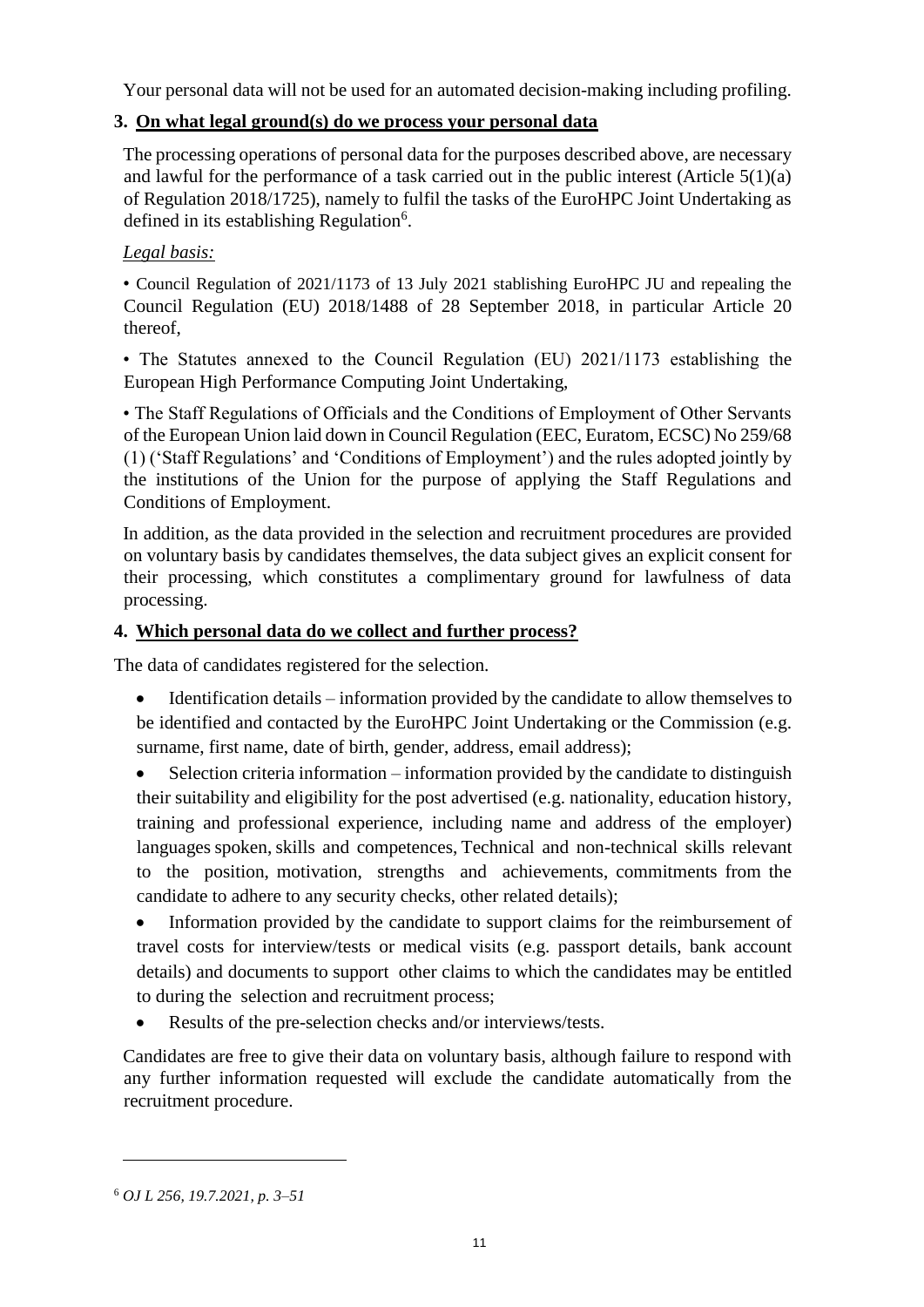## **5. How long do we keep your personal data?**

The EuroHPC Joint Undertaking will store the applications for varying amounts of time depending on the outcome of each application:

Candidates eliminated during the selection: data are stored for five years after the conclusion of the selection.

Non-recruited applicants included on a Reserve List: the five -year retention period of data applies from the starting date of the expiry of the Reserve List. The validity of Reserve List is in general initially one year and depends on the Vacancy Notice (please refer to it on a case –by –case basis).

After the allotted timeframe for retention of personal data has elapsed, EuroHPC Joint Undertaking may need to keep certain information for statistical purposes. In this case, any data permitting the identification of the candidate will be anonymised according to Article 13 of Regulation (EU) 2018/1725.

### **6. How do we protect and safeguard your data?**

All personal data in electronic format (e-mails, documents, databases, uploaded batches of data, etc.) are stored on the servers of the EuroHPC Joint Undertaking.

All processing operations are carried out pursuant to the Regulation (EU) 2018/1725 and best industry standards.

In order to protect your personal data, the EuroHPC JU has put in place a number of technical and organisational measures in place. Technical measures include appropriate actions to address online security, risk of data loss, alteration of data or unauthorised access, taking into consideration the risk presented by the processing and the nature of the personal data being processed. Organisational measures include restricting access to the personal data solely to authorised persons with a legitimate need to know for the purposes of this processing operation.

### **7. Who has access to your personal data and to whom is it disclosed?**

All personal data provided by you can be accessed on a need to know basis by the staff of the EuroHPC Joint Undertaking. These include:

- Human Resources Officers/Assistants in charge of selection
- Members and Secretary of the Selection Committee
- Executive Director and the Deputy Executive Director of the Joint Undertaking
- Head of Unit and Head of Sector (personal data of candidates placed on the reserve list)
- Finance Officers (for reimbursement purposes)

The information we collect will not be given to any third party, except to the extent and for the purpose we may be required to do so by law.

### **8. What are your rights and how can you exercise them?**

You have specific rights as a 'data subject' under Chapter III (Articles 14-25) of Regulation (EU) 2018/1725, in particular the right to access, rectify or erase your personal data and the right to restrict the processing of your personal data. Where applicable, you also have the right to object to the processing of your personal data, which is lawfully carried out pursuant to Article 5(1)(a) or the right to data portability.